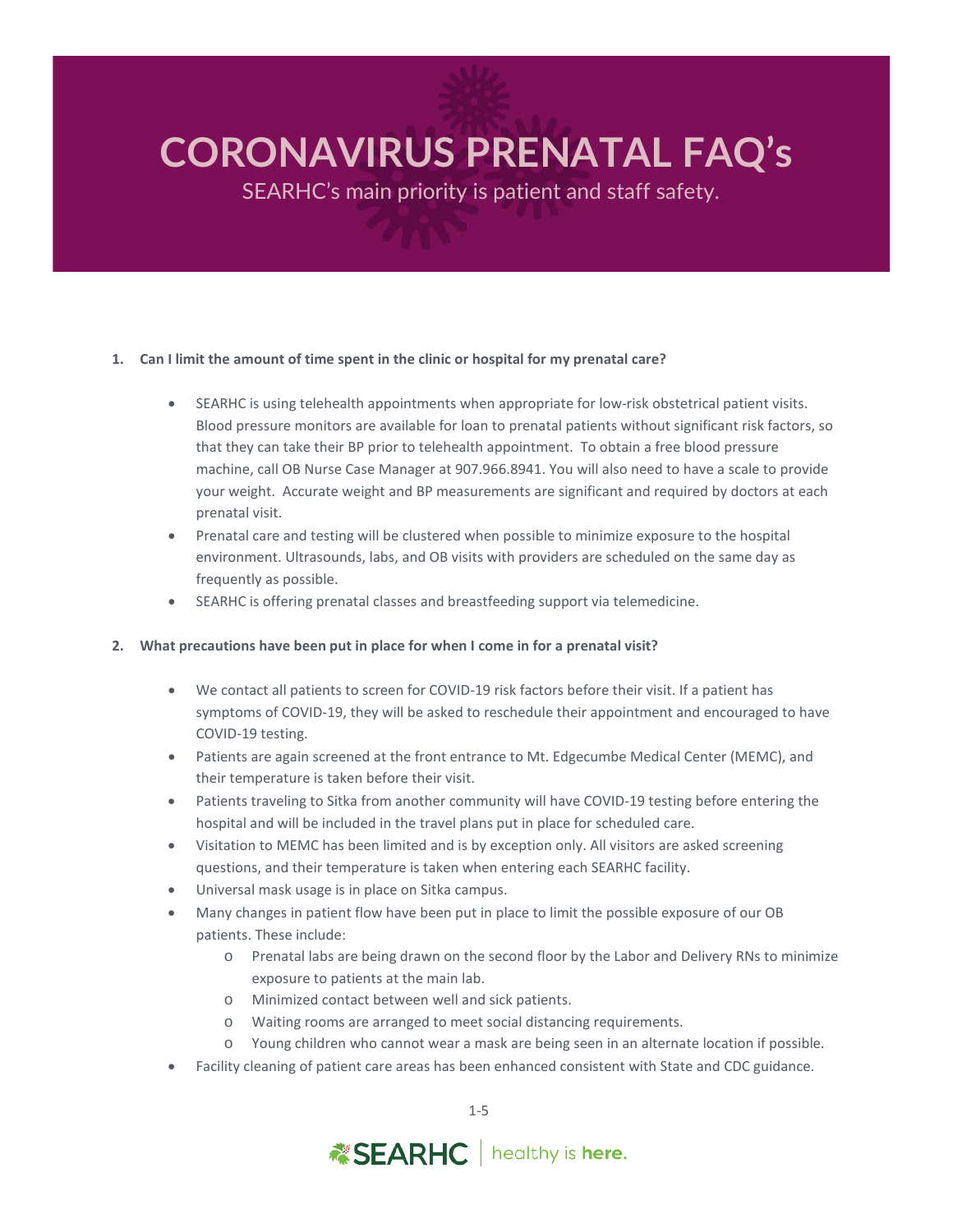SEARHC's main priority is patient and staff safety.

## **3. What staff precautions has SEARHC put in place to keep me safe?**

- All employees at MEMC are tested for COVID-19 every week or more frequently when indicated.
- All employees are asked screening questions and have their temperature taken daily when entering work facilities.
- Scrubs worn by staff while working in the hospital are not worn outside the facility. Employees change into and out of scrubs in the workplace. Scrubs are professionally laundered in the facility.
- Nurses who interact with OB patients are assigned to the OB unit. They do not care for patients on the medical floor or ER where COVID-19 patients might be treated.
- Medical staffing will be arranged to maximize the safety of pregnant patients and their babies. OB providers will follow clinic and hospital precautions regarding the use of PPE and avoiding exposures.

#### **4. What other steps can I take to keep me and my baby safe before my delivery?**

- SEARHC strongly advises that you maintain the social distancing recommendations put forth by the CDC:<https://www.cdc.gov/coronavirus/2019-ncov/prevent-getting-sick/social-distancing.html> and the State of Alaska:<http://dhss.alaska.gov/dph/Epi/id/Pages/COVID-19/socialdistancing.aspx>
- All OB patients coming from outside of Sitka to MEMC for delivery will be asked to self-isolate for 14 days when they arrive.
- OB Patients living in Sitka are encouraged to limit activity and contacts in the last three weeks of pregnancy to avoid unnecessary exposure.
- Recommendations from the American College of Obstetrics and Gynecology include:
	- o Washing hands often with soap and water for at least 20 seconds.
	- o Cleaning hands with a hand sanitizer that contains at least 60% alcohol if you cannot wash them (rub until your hands feel dry).
	- o Avoiding touching your eyes, nose, and mouth.
	- o Staying home as much as possible.
	- o Staying at least 6 feet away from other people if you need to go out.
	- o Avoiding people who are sick.

#### **5. When it is time to deliver my baby, what else is SEARHC doing to keep me safe in the hospital?**

- There will be no COVID-19 positive patients admitted to labor and delivery.
- 2-5 • All labor patients and their partners will undergo rapid COVID-19 testing in a negative pressure room before being allowed into the unit.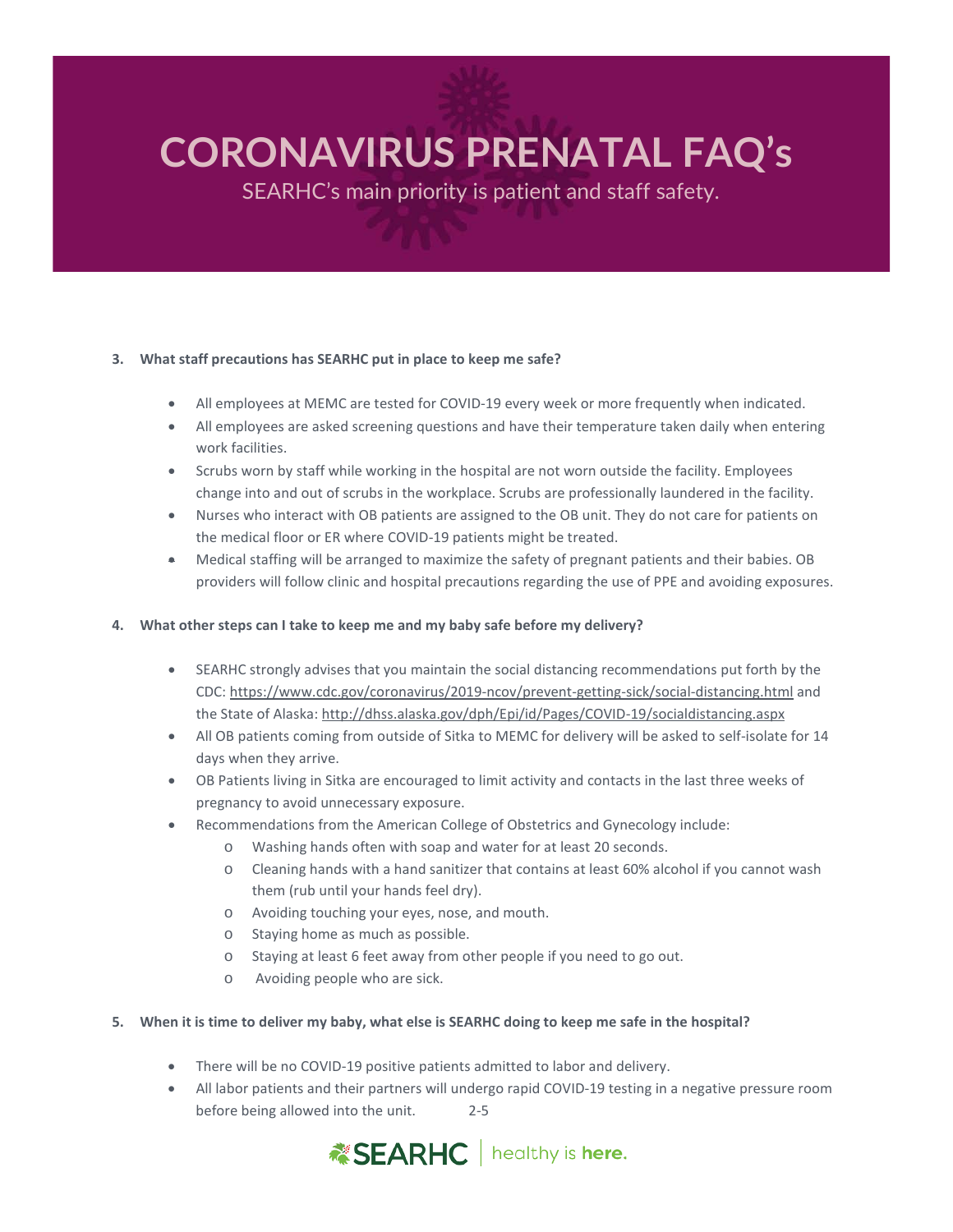SEARHC's main priority is patient and staff safety.

#### **6. What if I have a COVID-19 infection when it is time to deliver my baby?**

- Mothers testing positive for COVID-19 will labor and deliver in a designated room, separate from labor and delivery. This room will be stocked and staffed consistently with the standards of care on the L&D unit. The mother will remain in this room to complete her post-partum care.
- The staff will work with COVID-19 positive parents to determine the best ways to keep their babies safe and reduce the risk of viral transmission to the newborn.
- Patients requiring a C-section will deliver in a COVID-19 dedicated operating room, which is equipped for such patients.
- Pregnant women who are very ill with COVID-19 disease will be transferred to a higher level of care to manage their infection and pregnancy further.

#### **7. Who can be with me in the hospital when I deliver my baby?**

- Laboring patients may have one support person while in the hospital. This individual must also test negative for COVID-19. We recognize the importance of a doula for some but cannot allow more than one individual in the room.
- The labor support person may leave the hospital but will be rescreened upon re-entry. No other individuals, including family members, will be allowed to visit after your baby has delivered. We understand that siblings and grandparents cannot wait to meet the baby, but this will have to wait until you are discharged!
- **8. How else can I stay safe during my pregnancy during this pandemic? Should I go out or stay at home? Is it safe for my partner/husband or kids to be out in the community?**
	- As noted above, pregnant patients and the family members should adhere to current CDC guidelines as best as possible: [https://www.cdc.gov/coronavirus/2019-ncov/need-extra-precautions/pregnancy](https://www.cdc.gov/coronavirus/2019-ncov/need-extra-precautions/pregnancy-breastfeeding.html)[breastfeeding.html.](https://www.cdc.gov/coronavirus/2019-ncov/need-extra-precautions/pregnancy-breastfeeding.html) These CDC recommendations include: practicing social distancing, washing your hands often, covering coughs and sneezes, cleaning and disinfecting frequently touched surfaces, and laundering items safely. It is important to receive recommended prenatal care. Although there is no vaccine to protect against the virus that causes COVID-19, receiving vaccines such as influenza (Flu) and Tdap during pregnancy can help protect you and baby from illness before and after delivery. Avoid unnecessary trips outside of your home and travel away from your home community is discouraged unless the travel is truly necessary.

3-5

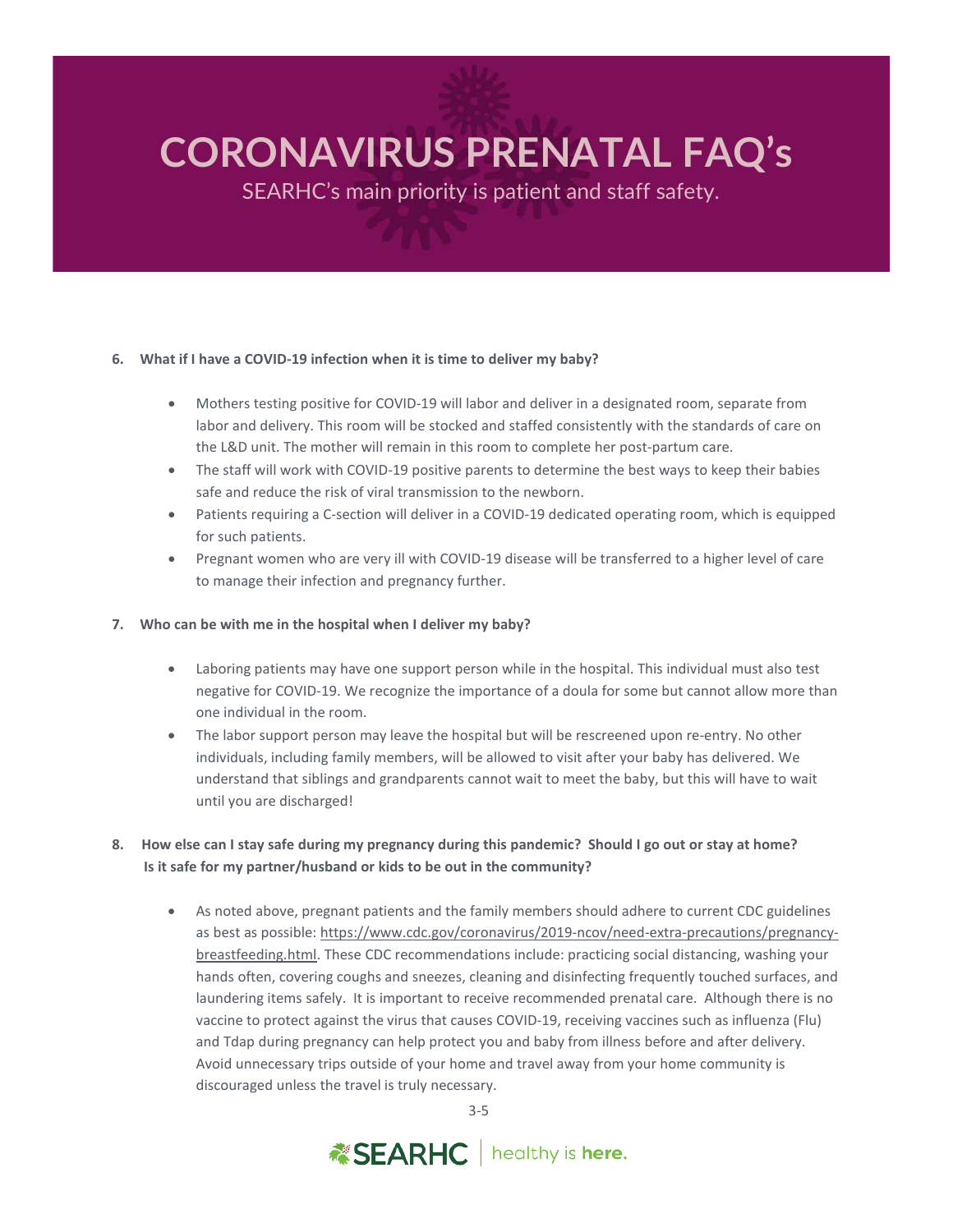SEARHC's main priority is patient and staff safety.

#### **9. Should pregnant women wear a mask or face covering?**

- As of April 3, the CDC says all people, including pregnant women, can wear a cloth face covering when they are in public to slow the spread of COVID-19. Face coverings are recommended because studies have shown that people can spread the virus before showing any symptoms.
- Wearing a cloth face covering is most important in places where you may not be able to stay 6 feet away from other people, like a grocery store or pharmacy. But you should still try to stay at least 6 feet away from others whenever you leave home.

#### **10. Am I more susceptible to COVID-19 because I am pregnant?**

- According to CDC, pregnant people appear to have the same risk of COVID-19 as adults who are not pregnant.
- According to the American College of OB/GYN (ACOG), current reports show that pregnant women do not have more severe symptoms than the public. But researchers are still learning how the illness affects pregnant women.
- We urge pregnant women to take the same steps as the public to avoid coronavirus infection.

## **11. If I became ill with COVID-19, what would happen to my baby?**

- Staff and physicians will discuss options with the new parents.
- We want your baby safe and you can either keep your infant in the room with a barrier, or out of the room and cared for by your labor support person and nursing. All options will be discussed with the parents of the baby to make the safest plan of care for a baby.

## **12. How can COVID-19 affect a fetus?**

• According to (ACOG) It is too early for researchers to know how COVID-19 might affect a *fetus*. Some pregnant women with COVID-19 have had *preterm* births, but it is not clear whether the preterm births were because of COVID-19. It is not likely that COVID-19 passes to a fetus during pregnancy, labor, or delivery, but more research is needed.

## **13. Are guidelines and advice for breastfeeding changed under the pandemic?**

- Breastfeeding is still encouraged during the pandemic.
- 4-5 • So far, the virus has not been found in breast milk. But there is not enough information on whether women who are sick can pass the virus through breast milk.